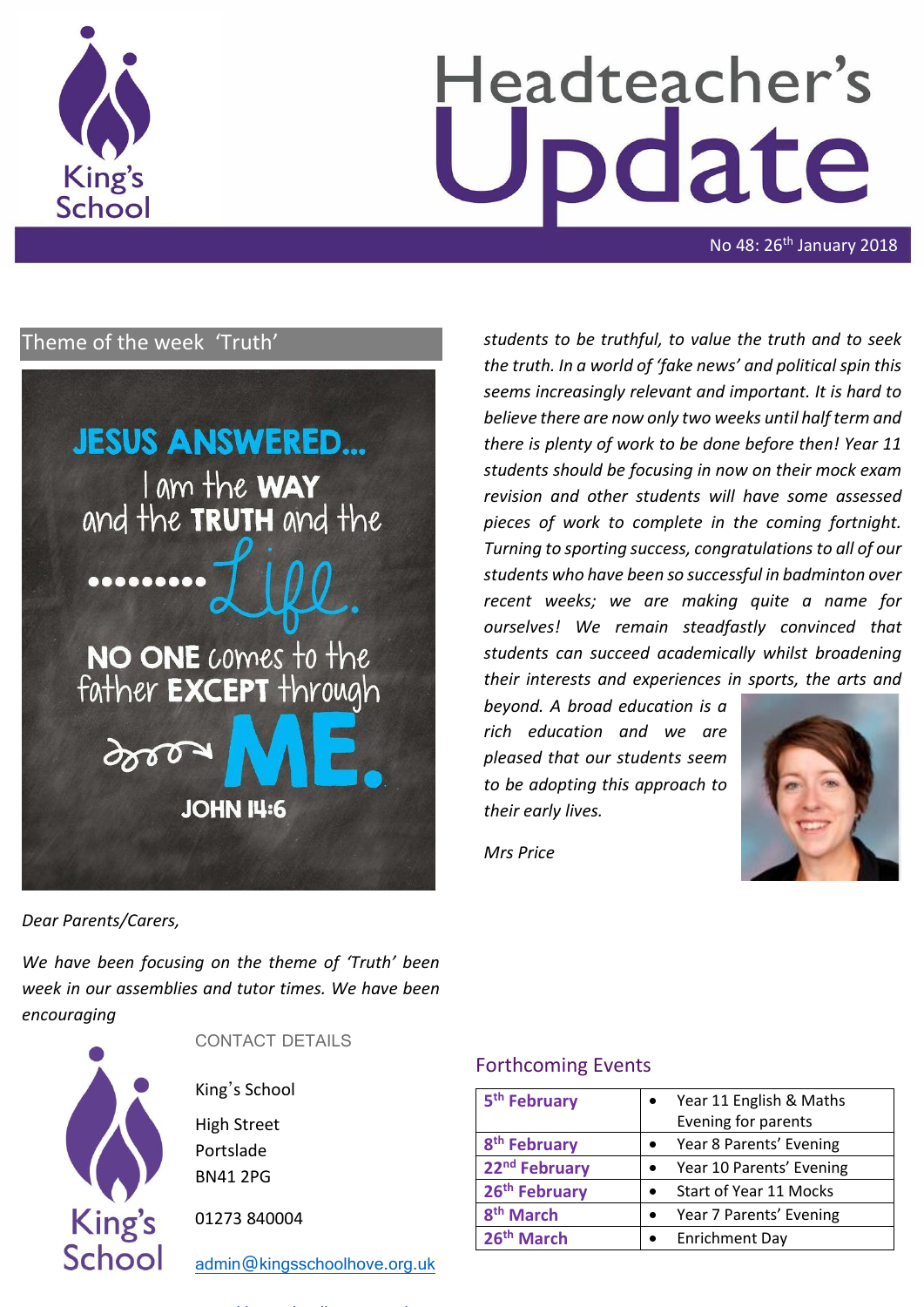### **King's School**

## Year 11 Mocks

Year 11 will sit their second series of mock examinations in the weeks commencing  $26<sup>th</sup>$  February and  $5<sup>th</sup>$  March. Many examinations will take place down in Portslade Baptist Church and some will run on site. A full timetable will be included in next week's newsletter. Students should be attending their tutor time interventions and period 7 interventions and completing their own independent revision, making full use of their access to GCSE Pod. Now is the time to push hard for rewarding results in the summer!

#### Enrichment Day

Our second Enrichment Day of the academic year is coming up on Monday  $26<sup>th</sup>$  March. Year 7 will be involved in either a trip to the Globe Theatre in London or a Shakespeare workshop on site; Year 8 will be out on trips to Bodium Castle and Birling Gap; Year 9 will either be involved in the Ypres trip or an alternative day in school; Year 10 will all be engaged in a 'Study Skills' day in school; Year 11 will be sitting an English Literature mock exam and will have extra Maths support.

#### Student of the Week

Our Student of the Week is Charlie in Year 10, who is generous with his time and reflects the school values of Love and Respect. He has been a super help and encouragement to our administrative team. Well done Charlie!



#### Parent Prayer

Each week we will be sharing requests for prayer during the following week. We would love our praying parents to join with us in prayer. Next week we are interviewing candidates for a TA role and the Head of English role. Please also continue to pray for the building works that are starting on our permanent site. As we begin our affliliation to the Church of England, please pray for us as we establish relationships with new churches in the city and as we continue building relationships with existing partners.

#### Website Focus

Each week we will be highlighting a different section of our website in the newsletter. You can find our full uniform policy on our website here: <https://www.kingsschoolhove.org.uk/uniform.php> The page includes details of our supplier and links to images of acceptable and unacceptable shoe styles. Please note the information outlined on make-up, jewellery, hair and school bags.

#### School Bags

Please note that students should have a black school bag which is large enough to carry a minimum equivalent of 2 A4 ring-binder files, pencil case and water bottle. No hand bags are permitted. Optional PE kit bags are available for sale from Logosports.

## Students' Language

We regularly challenge students on their use of language in school. Swearing and coarse language is unacceptable and has no place in our community. We also pull students up on casual blasphemy, e.g. 'For God's sake' etc. We believe that students should be helped to make good choices with their language, to develop their vocabularies and to express themselves articulately and maturely. Thank you for your support in challenging students' language where it falls short of our expectations.

## U14 Girls' Football

Our U14 football team played their fourth game of the season against Dorothy Stringer this weel. The girls were prepared for the challenge - knowing it would probably be their toughest game yet. The first half saw both schools maintaining equal possession - with many opportunities at goal. The girls have developed their ability to switch the ball from one player to another, and are demonstrating more confidence on the ball. Unfortunately, just before half time Stringer scored, and they scored again at the start of the second half.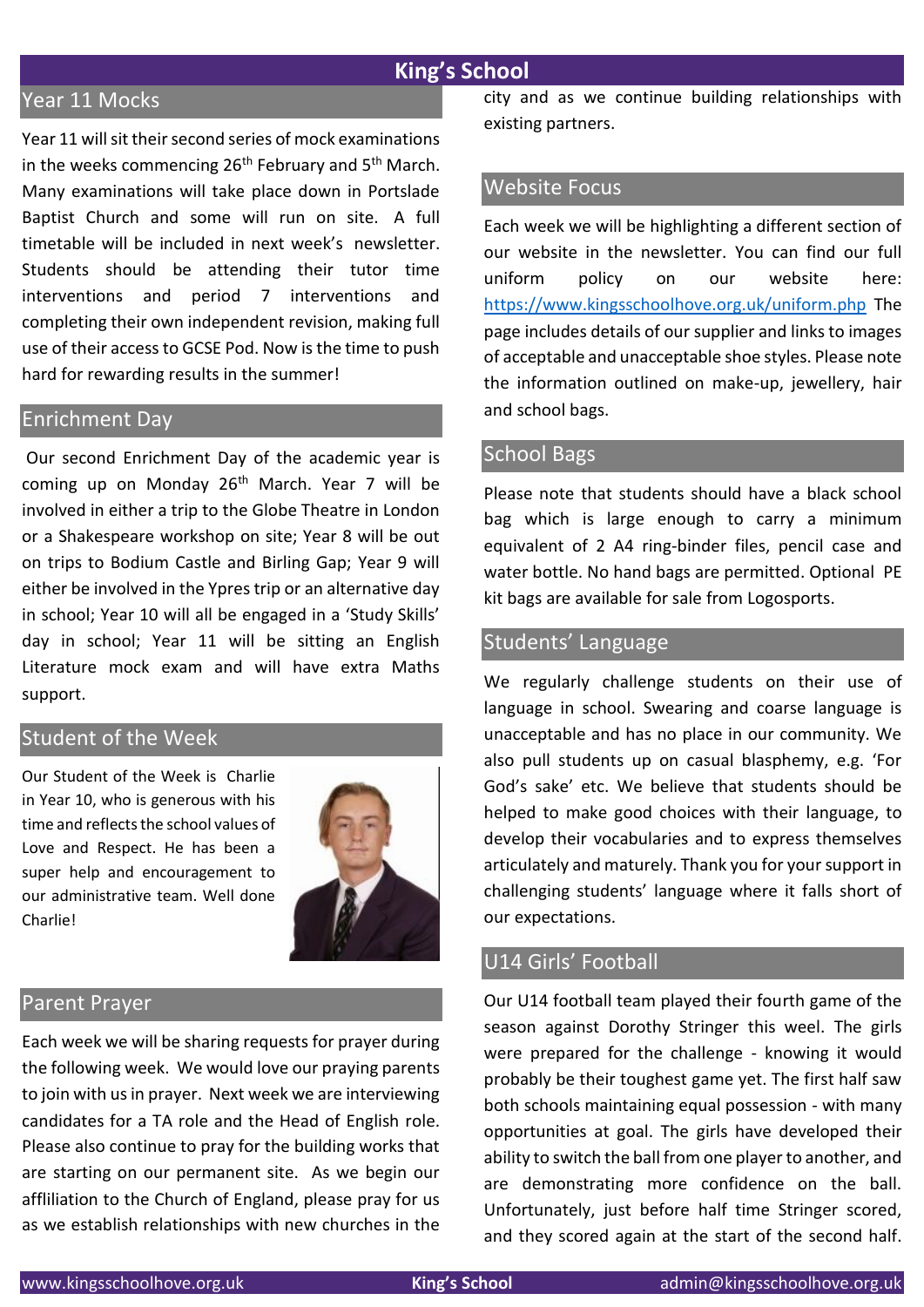## **King's School**

King's were 2-0 down with 7 minutes to go, before an outstanding goal was scored by Shianna. Immediately, King's played with far more confidence and gained more attacking possession. Everyone was defending hard down the pitch, and after a quick turn over, quick throw in, King's scored a fantastic second goal. The attitude and general team spirit within the team was absolutely outstanding. Well done girls.

Team: Skye Vogel (Captain), Shianna McAuliffe-Forbes, Ruby Wilson, Sienna Balmont, Tara Bolger, Isabelle Viljoen, Amelie Novy, Evie Drewiit, Erin Arthur & Hannah Brace.

# U16 Brighton & Hove Badminton Champions!

Last Thursday our U16 boys joined our U14 girls and boys' badminton teams in winning the Brighton and Hove badminton tournament. King's played Varndean and Blatchington Mill in the group stages, winning 4-1 and 5-0 respectively, and making a final with the winners of the other group, BACA. After the singles matches it was 1-1, with Olly winning a close singles match against a tough opponent. Ellis and Alfie then took a 2-1 lead by winning their doubles match, with 2 games to play. King's then won both doubles matches to finish with a scoreline of 4-1 and will now represent Brighton and Hove at the Sussex School Games next week. Olly and Ben put in excellent singles performances and Ellis and Alfie were also extremely consistent in their doubles performances and did not lose a single doubles match the entire tournament.



#### Year 11 Revision Flashcards

How can you help your child revise Macbeth? Try using



these simple revision flashcards. They have been designed by an experienced, outstanding English teacher and have successfully been used with GCSE classes to support revision and recall

of key quotes in the Literature exam. For ways to buy these cards or other revision tips follow 'GoLearnGrow' on Instagram, Facebook or check out the Etsy shop.

#### Dyslexia & Literacy Difficulties Open Evening

Brighton & Hove Inclusion Support Service are holding a parents' information evening on Dyslexia and Literacy Difficulties on Thursday 8<sup>th</sup> February 2018. The evening with be held at Cardinal Newman School from 6:00- 7:30pm and is a free event for any parent looking for guidance in this field. If you are interested in attending, please email [jackie.vidler@brighton-hove.gov.uk](mailto:jackie.vidler@brighton-hove.gov.uk) .

#### Year 7 Basketball

Our Year 7 basketball team took part in their first tournament competing against nine other Brighton schools this week. The boys played Longhill, Newman, Patcham and Varndean in their pool, and were unbeaten at this stage. They played an incredibly close game against Newman, but due to a win against this school, it was confirmed going into the last game against Longhill that King's would go through to the semi finals. The boys played Longhill in the last game and beat them 10-0. As a team they defended exceptionally well down the court and in particular Brandon took many rebounds off the hoop. It was impressive to see how well the team could successfully turn over possession and back one another up down the court. We faced Dorothy Stringer in the Semi-Finals, which unfortunately King's lost 7-2. It was a great tournament, and the boys played with incredible passion, commitment and admirable team spirit and respect for opposing schools. It came naturally for our